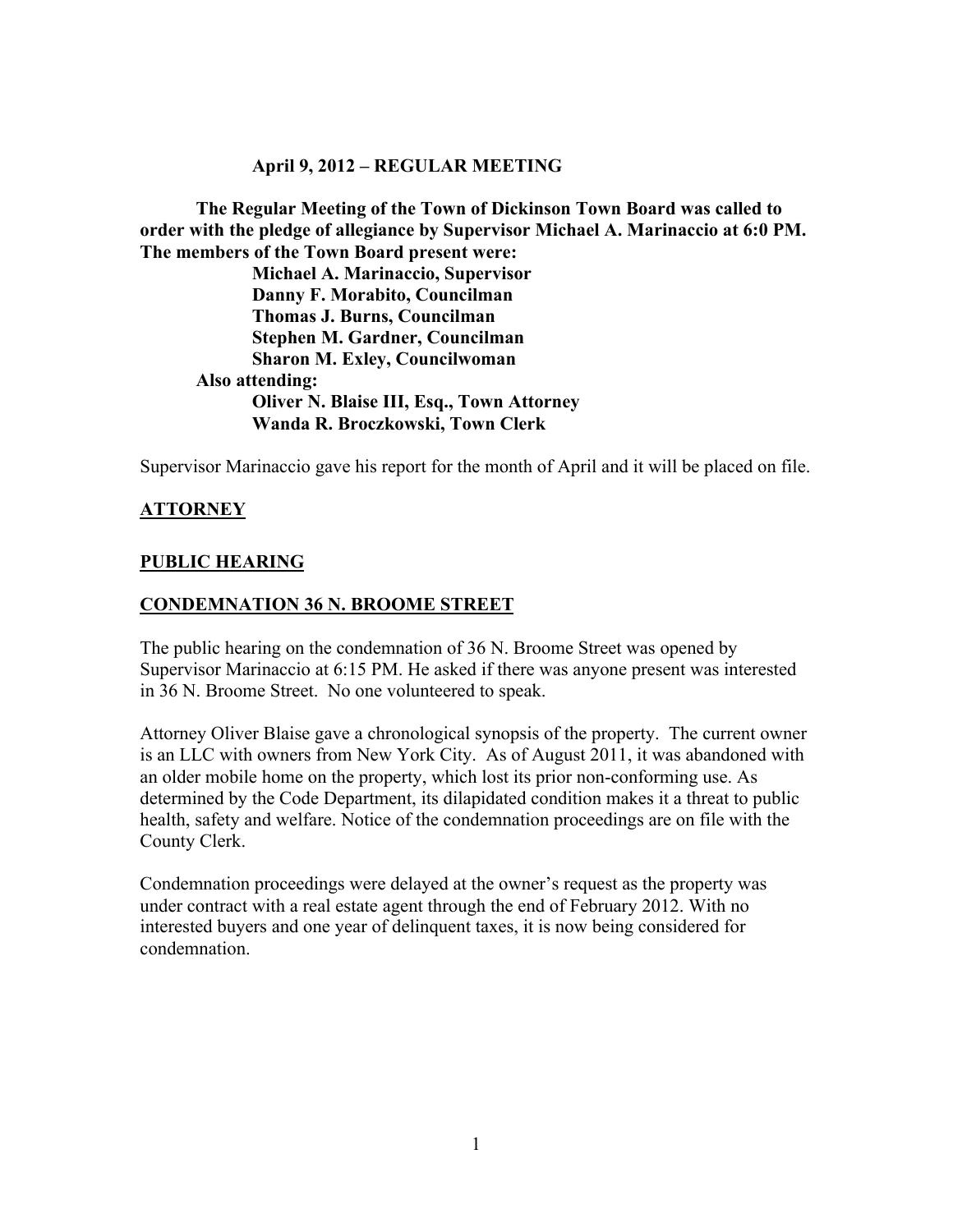The owners have offered to transfer both 34 and 36 N. Broome Street to the town. Broome County Real Property Director Kevin Keough stated he would waive delinquent taxes on this parcel since the town is cleaning up and taking over the property. He requested that David Hamlin, Assessor for the town, put the property in 'wholly exempt' status and list it before the next tax season. Quotes have been obtained to remove the mobile home structure from the property, which are reasonable and below the competitive bidding threshold for state and local laws.

The purpose of this hearing was to give the property owners an opportunity to present their own evidence to not condemn the property. We researched the situation and it should be noted the owner was notified by mail and there were no residents from the area in attendance pro or against present. With no further questions, the public hearing was closed at  $6:23$  PM.

# **PUBLIC COMMENTS**

### **ROSEDALE DUMPSTER FIRE**

Jim Love of Orchard Road complained on behalf of residents of upper Rosedale Drive who stated about 10 days ago there was a dumpster fire. Their claim was it took 35 minutes for the volunteer fire department(s) to respond and the neighbors were not notified of the fire until the volunteers arrived. Broome County Sheriff kept an eye on it until their arrival. Public Works Commissioner Kie and Danny Miller reported once they received the 911 alert. Contrary to the complaints being presented, upon their arrival the Port Dick and Chenango Fire companies were already at the scene. Supervisor Marinaccio did not receive any complaints from the Rosedale Drive residents and cannot ascertain what the perception was of the time discrepancy situation.

Public comment period was closed.

### **APPROVAL OF MINUTES**

On a motion by Councilwoman Exley, seconded by Councilman Gardner to approve the Work Session March 5, 2012 and Regular Meeting Minutes of March 12, 2012 as presented. All in favor. Vote -5 Ayes, Nays-0.

**ABSTRACT #4 –** Abstract Summary of Audited Vouchers for Funds in the amount of \$ 393,349.09 On Motion from Councilman Morabito, seconded by Councilman Gardner to approve. Vote  $A$ yes  $-5$ , Nays  $-0$ .

Supervisor Marinaccio voting Aye Councilman Morabito Aye Councilman Burns voting Aye Councilwoman Exley voting Aye Councilman Gardner voting Aye Unanimously passed and noted as duly adopted.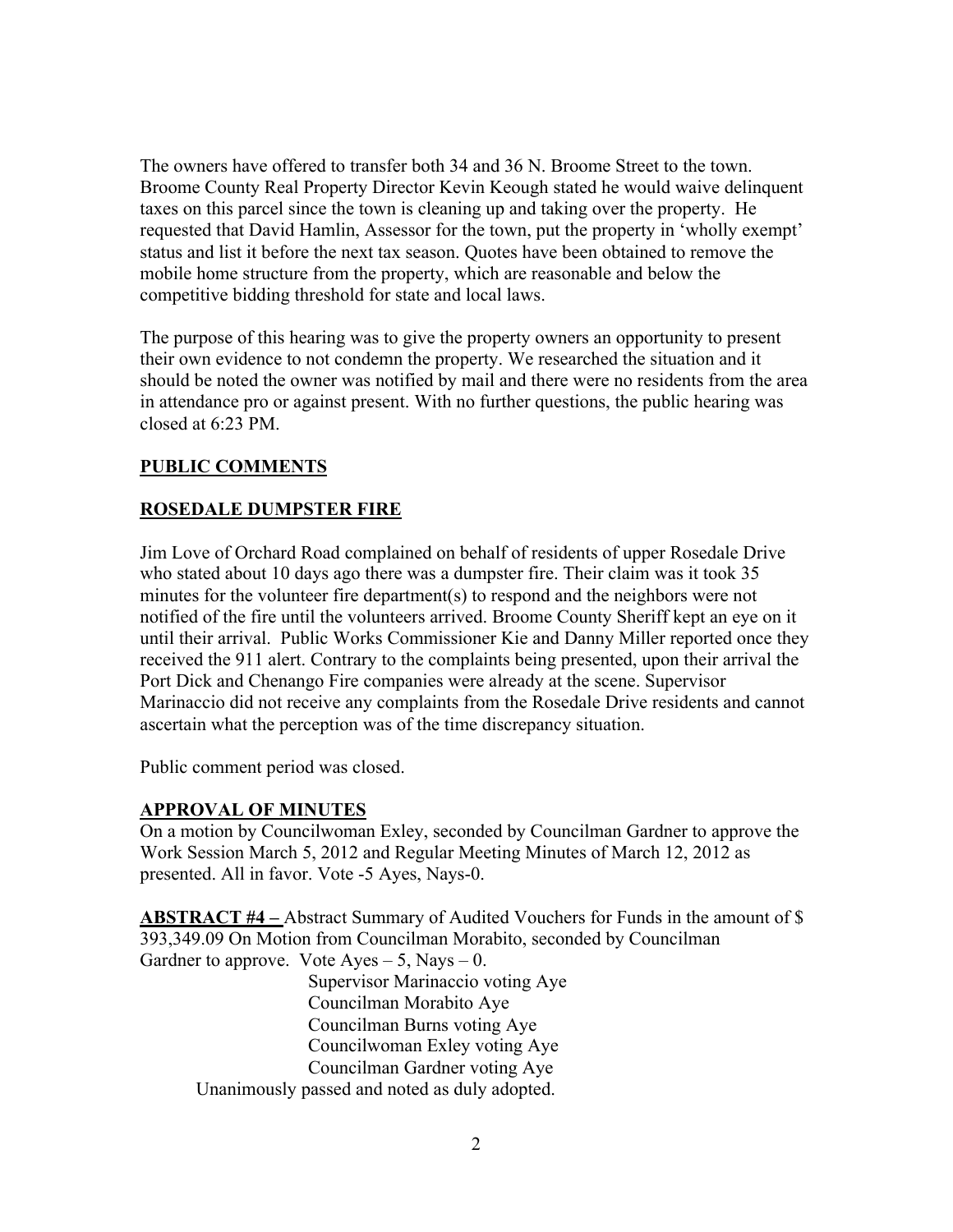The following Resolution was offered by Councilman Gardner, who moved its adoption, seconded by Councilman Burns to wit:

BE IT RESOLVED, by the Town Board of the Town of Dickinson, Broome County, New York as follows:

Ford F550 truck, snow plow, extra salter, and tri-axle trailer be declared surplus by the Board. Commissioner Kie to go out for sealed bids. It will also be posted on the town website.

See attached resolution. The question of adoption of the foregoing Resolution was duly put to a vote on roll call which resulted as follows: All in favor. Vote Ayes – 5, Nays – 0.

> Supervisor Marinaccio voting Aye Councilman Morabito voting Aye Councilman Burns voting Aye Councilwoman Exley voting Aye Councilman Gardner voting Aye

All in favor.

#### **RESOLUTION 2012-18**

The following Resolution was offered by Councilman Morabito, who moved its adoption, seconded by Councilman Burns to wit:

BE IT RESOLVED, by the Town Board of the Town of Dickinson, Broome County, New York as follows:

Awarding the bid for demolition of 13 Bellaire Avenue to **LCP** in the amount of \$16,700.00 and authorizing the Supervisor to sign any documents necessary to award or implement that contract. Ron Lake has the contract documents to be used from the bid package used for the 50 N. Broad Street demolition. The question of adoption of the foregoing Resolution was duly put to a vote on roll call which resulted as follows: All in favor. Vote  $Ayes - 5$ , Nays  $- 0$ .

Supervisor Marinaccio voting Aye Councilman Morabito voting Aye Councilman Burns voting Aye Councilwoman Exley voting Aye Councilman Gardner voting Aye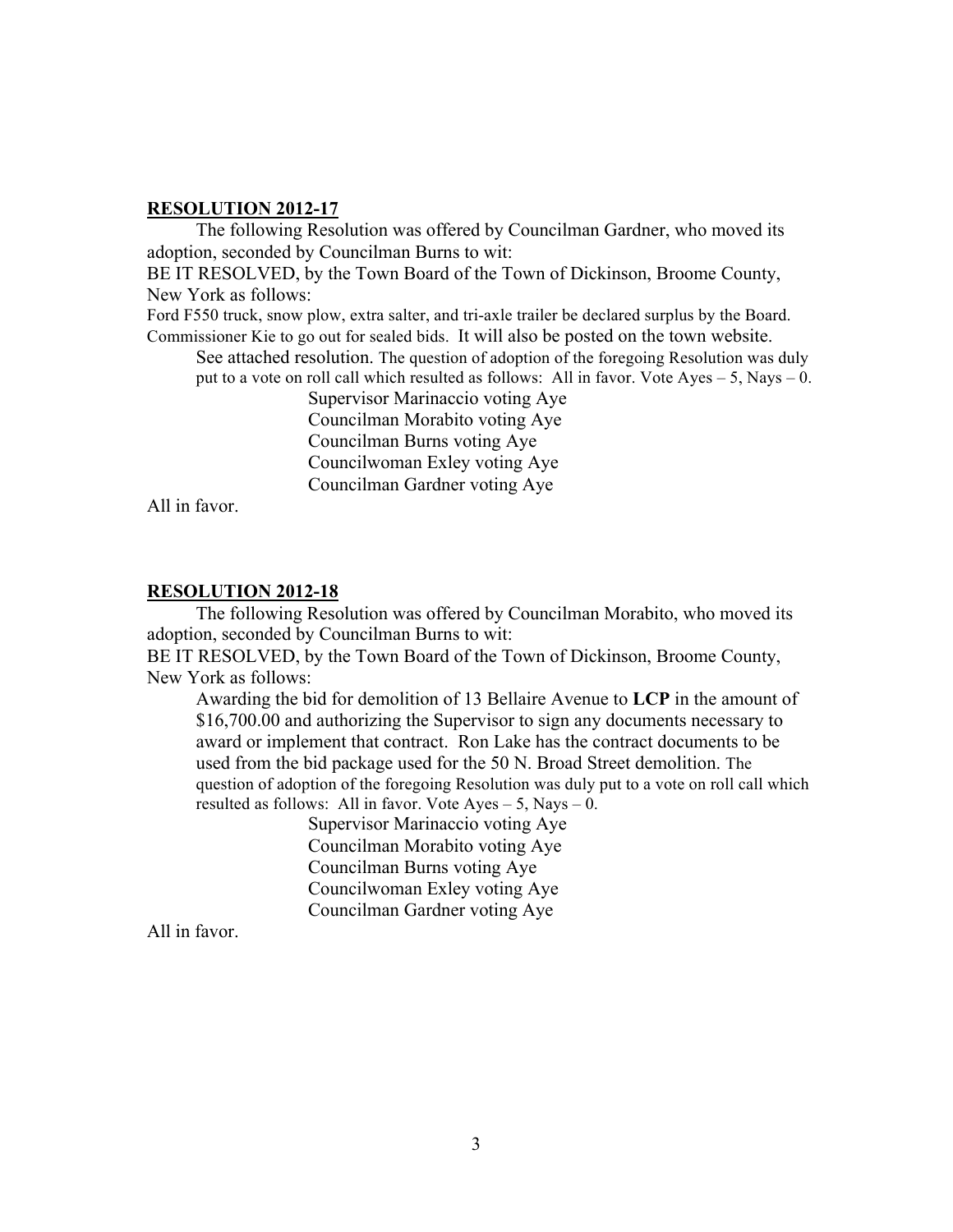The following Resolution was offered by Councilman Gardner, who moved its adoption, seconded by Councilwoman Exley to wit:

BE IT RESOLVED, by the Town Board of the Town of Dickinson, Broome County, New York as follows:

Resolution awarding the bid for air monitoring at the demolition of 13 Bellaire Avenue to **Jennings Environmental Management, Inc.**, based on the schedule of fees provided with Jenings' bid (see attached) and authorizing the Public Works Commissioner to sign any contract documents necessary to award or implement that contract. The question of adoption of the foregoing Resolution was duly put to a vote on roll call which resulted as follows: All in favor. Vote Ayes  $-5$ ,  $Nays - 0$ .

> Supervisor Marinaccio voting Aye Councilman Morabito voting Aye Councilman Burns voting Aye Councilwoman Exley voting Aye Councilman Gardner voting Aye

All in favor.

### **RESOLUTION 2012-20**

The following Resolution was offered by Councilwoman Exley, who moved its adoption, seconded by Councilman Gardner to wit:

BE IT RESOLVED, by the Town Board of the Town of Dickinson, Broome County, New York as follows:

Resolution approving the revisions to the sewer hook-up agreement for 121 Adams Drive and authorizing Supervisor to initial the revision on behalf of the town. In the original signed contract, there were a couple of numbers transposed with a slight discrepancy. The question of adoption of the foregoing Resolution was duly put to a vote on roll call which resulted as follows: All in favor. Vote  $Ayes - 5$ , Nays  $- 0$ .

> Supervisor Marinaccio voting Aye Councilman Morabito voting Aye Councilman Burns voting Aye Councilwoman Exley voting Aye Councilman Gardner voting Aye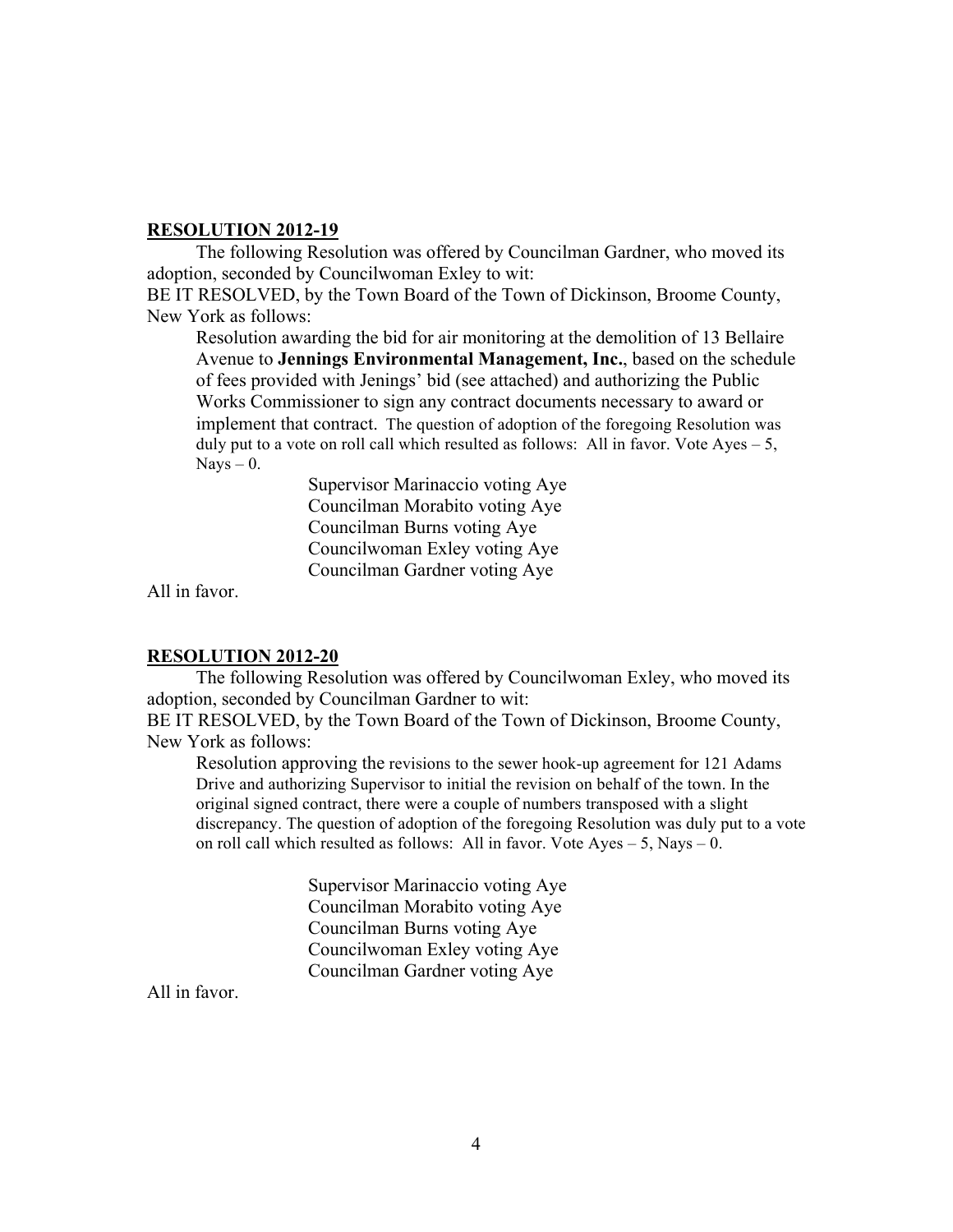# **ADOPT REVISED INVESTMENT POLICY**

The Director of Finance is the one who is primarily in charge of handling the investment of the town's funds, with exception of town clerk and court clerk funds. The board requested we insert checks and balances into this policy.

The proposed policy spells out that the director can transfer funds between various accounts but cannot withdraw.

There may be a similar investment policy already existing in the organizational resolution. Attorney Blaise wants the proposed policy and organizational resolution.

Supervisor Marinaccio asked what if he is out then who would sign in his absence. It would then be his designee. After reviewing it we noticed a few typos so we will put this on hold until next month.

# **RESOLUTION 2012-21**

The following Resolution was offered by Councilman Morabito, who moved its adoption, seconded by Councilman Burns to wit:

BE IT RESOLVED, by the Town Board of the Town of Dickinson, Broome County, New York as follows:

Resolution to schedule a public hearing for May 7, 2012 to modify competitive bidding requirements under local law for condemnation projects, to conform with state law bidding requirements. It will keep us more current. The question of adoption of the foregoing Resolution was duly put to a vote on roll call which resulted as follows: All in favor. Vote  $Ayes - 5$ , Nays  $- 0$ .

Supervisor Marinaccio voting Aye Councilman Morabito voting Aye Councilman Burns voting Aye Councilwoman Exley voting Aye Councilman Gardner voting Aye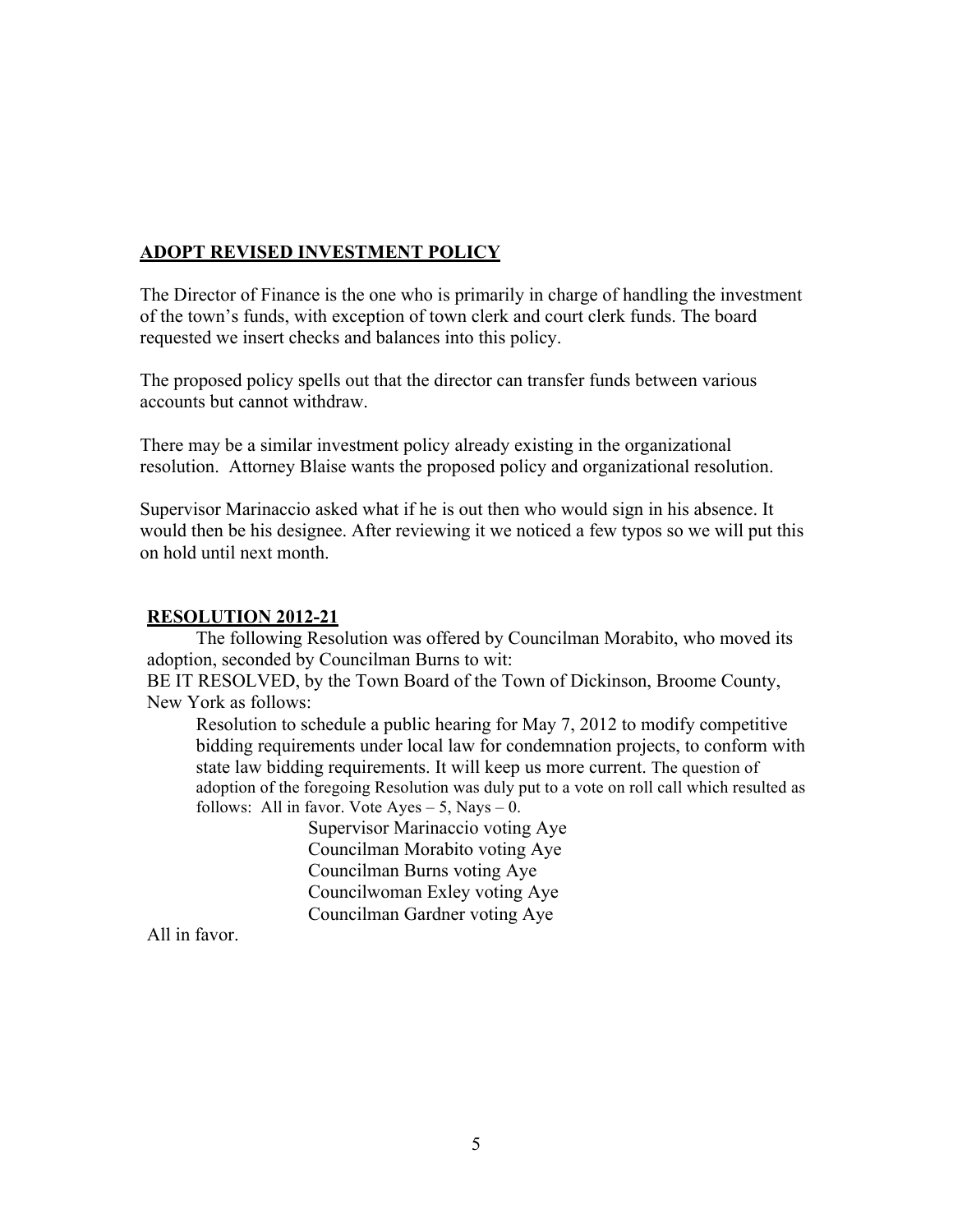The following Resolution was offered by Councilman Gardner, who moved its adoption, seconded by Councilwoman Exley to wit:

BE IT RESOLVED, by the Town Board of the Town of Dickinson, Broome County, New York as follows:

Resolution to increase spending authority of DPW Commissioner without prior board approval to \$6,999.99 which does not permit the Commissioner to exceed his annual budget amounts or permit him to deviate from procurement policy. The question of adoption of the foregoing Resolution was duly put to a vote on roll call which resulted as follows: All in favor. Vote  $Ayes - 5$ , Nays  $- 0$ .

> Supervisor Marinaccio voting Aye Councilman Morabito voting Aye Councilman Burns voting Aye Councilwoman Exley voting Aye Councilman Gardner voting Aye

All in favor.

# **PROPERTIES STATUS**

### **213 BEVIER, 13 BELLAIRE AVENUE, AND 34/36 N. BROOME STREET**

Attorney Blaise will work with David Hamlin, town assessor, to get the lots converted to 'wholly exempt' and take them off tax rolls before the next tax season. He will advise Kevin Keough of Broome County Real Property when that occurs. Also, the county stands corrected that it does not yet own 213 Bevier Street, but will soon own it. Once the county forecloses, likely it will be by the summer or early fall, the property will be transferred to the town with Legislature's approval for \$1.00.

### **JOHN STREET DRAINAGE EASEMENT**

Nothing to report.

### **ROAD PRESERVATION**

Permitting is based on traffic and frequency specifically related to trucks with more than 3 axels. The 'trigger' or the key starting point is on how many miles of travel with the accumulation of trips over a period of time. We should look at adjusting our local law, as the law now stands it is 100 miles over 5 consecutive days based, which is based on the Town of Windsor standard. We may want to change it downward to possibly 25 miles or even 10 miles but we should be careful not to set it too low. There are limited areas of the town where this travel may occur on town roads. Mr. Kie will come up with numbers to work with. Many other towns now have a local law similar to ours. It should be noted that the county executive is looking to administer and monitor this law. This was the original county proposal. If the money would be collected by the County and then pass on the road maintenance agreements  $x\%$  of the money that comes in and doles out to each town but we're skeptical whether this would be equitable.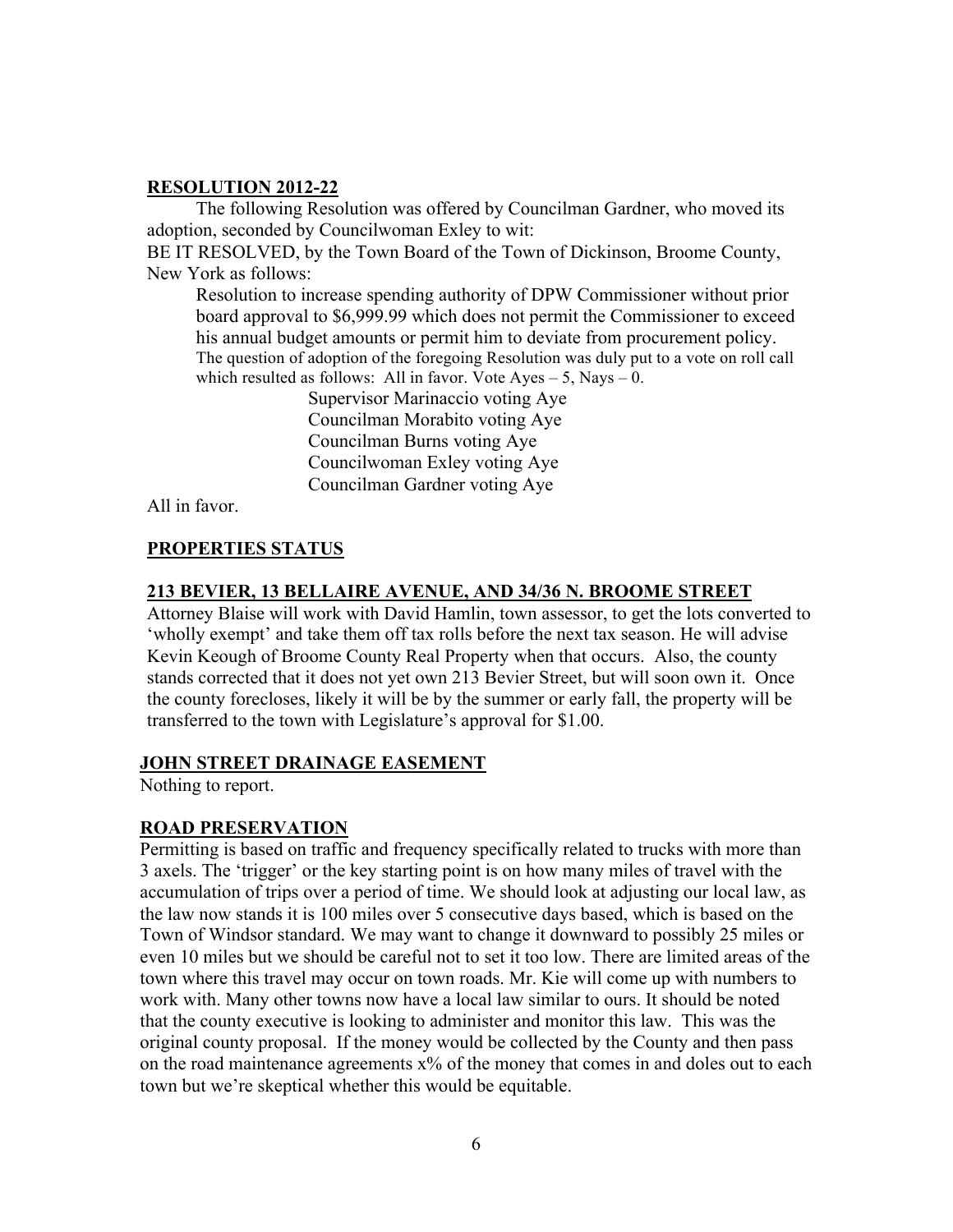# **EMPLOYEE HANDBOOK**

A list of topics was provided by Attorney Blaise of what could be included. He will have his partner at the firm put the language together on these issues.

# **PHELPS STREET DUMPING**

There is a property on Phelps Street where there is dumping of concrete waste. The Code Department and engineer will address whether he is violating any local or state codes. Ron Lake is being asked to review the scope of the issues. In the past the owner usually takes care of cited discrepancies but then falls back and does not continue to comply. There are complaints beyond what we have control over. When high winds blow over the storage facility it produces a great amount of dust. Commissioner Kie will speak to J. Abbey about the recent Rogers Mountain issues and Supervisor Marinaccio will approach Mayor Kevin Burke of Port Dickinson of the dust issues.

# **RESOLUTION 2012-23**

The following Resolution was offered by Councilwoman Exley, who moved its adoption, seconded by Councilman Gardner to wit:

BE IT RESOLVED, by the Town Board of the Town of Dickinson, Broome County, New York as follows:

Resolution to condemn 36 N. Broome Street and ordering its demolition at a future date. It poses a threat to health, safety and welfare. Code Enforcement Officer Steve Rafferty's recommendation report of August  $8<sup>th</sup>$  2011 is the basis for the board's determination. The question of adoption of the foregoing Resolution was duly put to a vote on roll call which resulted as follows: All in favor. Vote Ayes – 5,  $Nays - 0$ .

> Supervisor Marinaccio voting Aye Councilman Morabito voting Aye Councilman Burns voting Aye Councilwoman Exley voting Aye Councilman Gardner voting Aye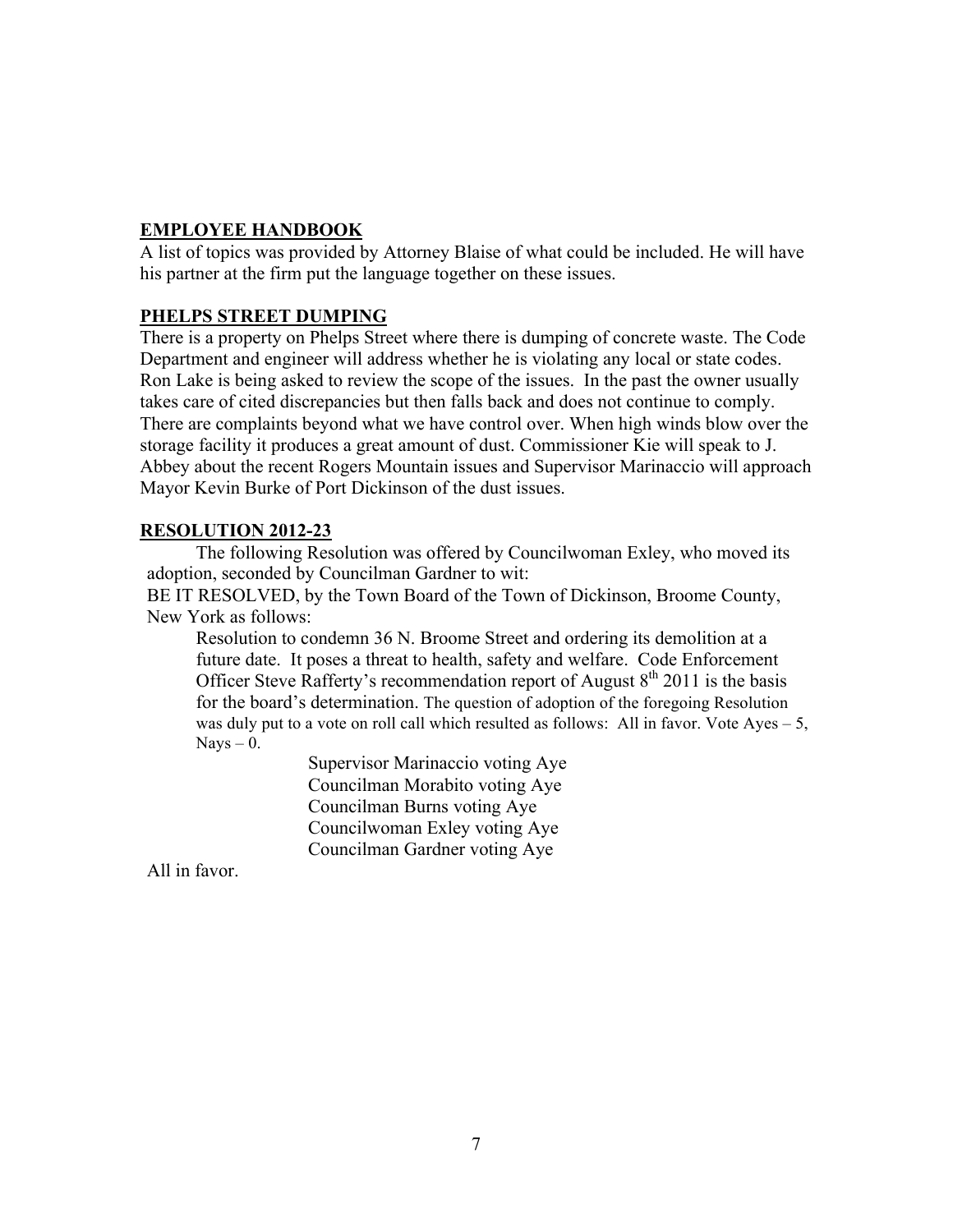The following Resolution was offered by Councilman Morabito, who moved its adoption, seconded by Councilman Burns to wit:

BE IT RESOLVED, by the Town Board of the Town of Dickinson, Broome County, New York as follows:

Resolution to allow Supervisor Marinaccio to transfer and close out the class investment accounts totaling \$55,469.55. Highway account \$26,612.90 and \$28,856.65 to the general fund money market accounts to gain more interest. The question of adoption of the foregoing Resolution was duly put to a vote on roll call which resulted as follows: All in favor. Vote Ayes – 5, Nays – 0.

Supervisor Marinaccio voting Aye Councilman Morabito voting Aye Councilman Burns voting Aye Councilwoman Exley voting Aye Councilman Gardner voting Aye

All in favor.

# **COMMITTEE REPORTS:**

### **PUBLIC WORKS – WATER DEPARTMENT & HIGHWAY DEPARTMENT**

- 1. Danny Miller of the water department reported the sewer repair project on Adams Drive and Rosedale Drive are going well and ahead of schedule. Adams is complete came in at \$20K less and Rosedale is moving along with completion slated for mid-May. A thin layer of paving will be laid with a completed paving after the ground settles.
- 2. Village Johnson City water department is installing new meters which includes those residents at Prospect Terrace with a possibility residents could report dirty water over the next few days.
- 3. Blue Water (20 year) recognition will take place at the national convention at Turning Stone. Danny Miller accepts this honor by representing us.
- 4. The Broome Community College new generator is working and the other one damaged in the flood, being refurbished has a few glitches and should be operational soon.
- 5. Public Works Commissioner Kie Broome via County Solid Waste Management will get a check from FEMA, a reimbursement for tipping fees. We will receive a check and we must then reimburse the county. It was reported we had 77 tons of waste produced by the town and it was reported by Broome County we had 107 tons. Before we cash any check, he will verify why there is a discrepancy as reported by Broome County.